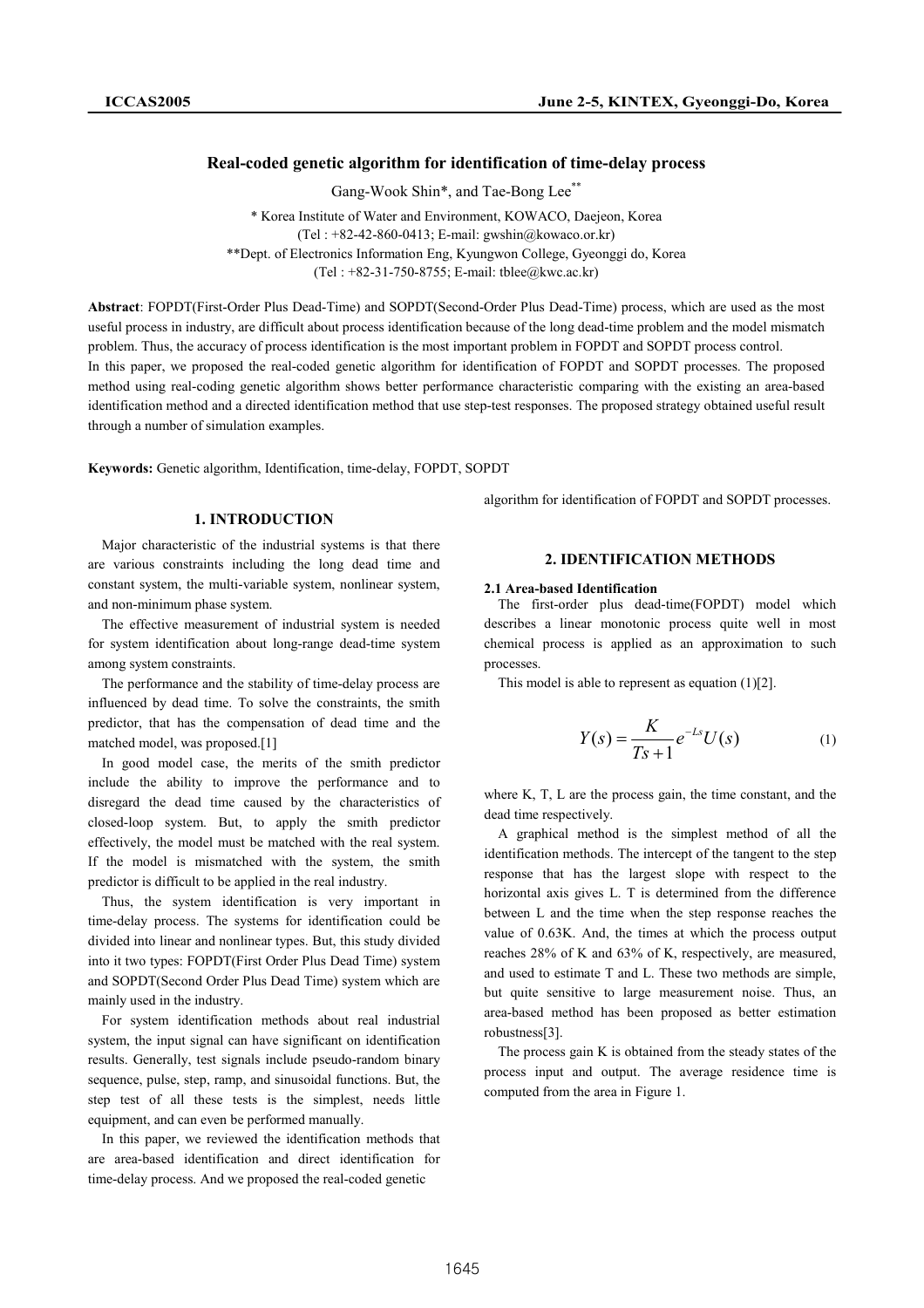

Figure 1 Area-based method from step response

Thus, the average residence time  $T_{ar}$  can be expressed as equation (2).

$$
T_{ar} = \frac{A_0}{K} = \frac{\int_0^{\infty} [y(\infty) - y(t)] dt}{K}
$$
 (2)

The time constant and the dead time can be obtained by the area  $A_1$  under the step response up to  $T_{ar}$ .

$$
T = \frac{eA_1}{K} = \frac{e\int_0^{T_{av}} y(t)dt}{K}
$$
 (3)

$$
L = T_{ar} - T = \frac{A_0}{K} - \frac{eA_1}{K}
$$
 (4)

The estimation accuracy of this method depends mainly on the area  $A_0$ . In order to increase the accuracy, one needs a testing span that is long enough for the process to enter the new steady state completely.

#### 2.2 Direct Identification

2.2.1 FOPDT Direct Identification

In the FOPDT direct identification[4], the parameters of the model are obtained directly from a set of newly derived linear regression equations. No iteration is need and the method is robust to measurement noise.

The direct identification supposes that a given process is in zero initial state, before a step change with amplitude of h at t=0 in the process input. And, the process input and the resulting output response are logged until the process enters the new steady state.

For a process described by equation (1), its output transient output after  $t=L$  is described by equation (5).

$$
y(t) = hK(1 - e^{-(t-L)/T}) + \varepsilon(t)
$$
 (5)

where,  $\varepsilon(t)$  is the white noise in the measurement noise of  $y(t)$ .

## ICCAS2005 June 2-5, KINTEX, Gyeonggi-Do, Korea

The equation (5) is re-written for  $t \geq L$  as

$$
e^{-(t-L)/T} = 1 - \frac{y(t)}{hK} + \frac{\varepsilon(t)}{hK}
$$
 (6)

Integrating output in equation (5) from  $t = 0$  to  $t = \tau(\tau \geq L)$  yields equation (7).

$$
\int_0^{\tau} y(t)dt = hK(t + Te^{-(t-L)/T}) \Big|_L^{\tau} + \int_0^{\tau} \varepsilon(t)dt
$$
  

$$
\int_0^{\tau} y(t)dt = hK[\tau - L - T\frac{y(\tau)}{hK}] + [T\varepsilon(t)] \Big|_L^{\tau} + \int_0^{\tau} \varepsilon(t)dt
$$
 (7)

Let  $A(\tau)$  and  $\delta(\tau)$  as equation (8)

$$
A(\tau) = \int_0^{\tau} y(t)dt
$$
  

$$
\delta(\tau) = [T\varepsilon(t)] \Big|_L^{\tau} + \int_0^{\tau} \varepsilon(t)dt
$$
 (8)

The equation (7) can be re-written as equation (9).

$$
A(\tau) = hK[\tau - L - T\frac{y(\tau)}{hK}] + \delta(\tau)
$$
  
or

$$
\begin{bmatrix} h(\tau) & -h & -y(\tau) \end{bmatrix} \begin{bmatrix} K \\ LK \\ T \end{bmatrix} = A(\tau) - \delta(\tau) \qquad (9)
$$

By collecting equation (9) for all sampled  $y(\tau)$  after  $\tau \geq L$ , a system of linear equations is obtained as

$$
\Psi \theta = \Gamma \Delta \qquad \text{for } \tau \ge L \tag{10}
$$

where, 
$$
\theta = [K \quad LK \quad T]^T
$$
,  
\n
$$
\Psi = \begin{bmatrix} hmT_s & -h & -y[mT_s] \\ h(m+1)T_s & -h & -y[(m+1)T_s] \\ \bullet & \bullet & \bullet \\ h(m+n)T_s & -h & -y[(m+n)T_s \end{bmatrix}
$$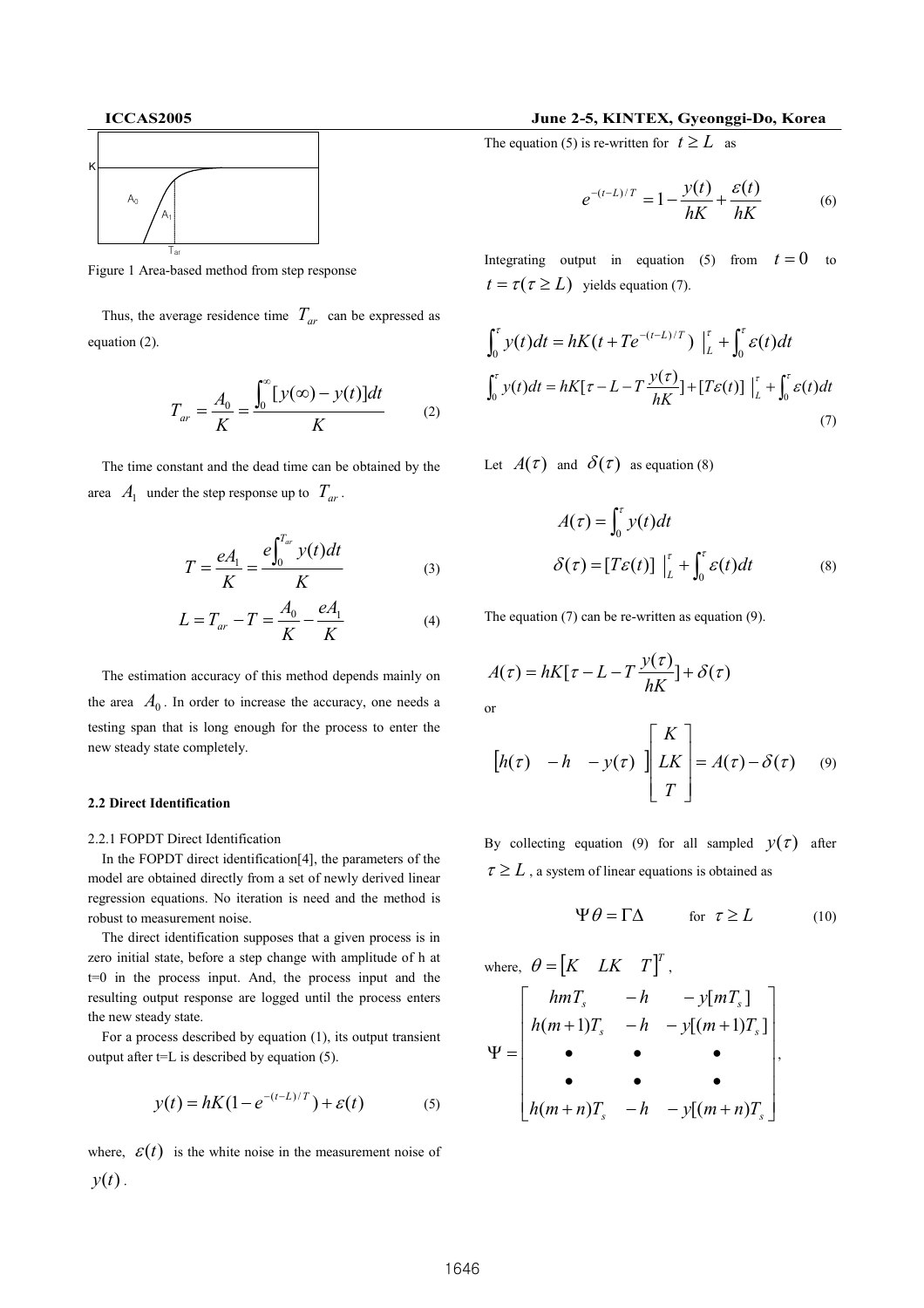

 $T_s$  is the sampling interval and  $mT_s \geq L$ . The estimation  $\hat{\theta}$  of  $\theta$  in (10) can be obtained using the least-squares method as

$$
\hat{\theta} = (\Psi^T \Psi)^{-1} \Psi^T \Gamma \tag{11}
$$

2.2.2 SOPDT Direct Identification

A stable SOPDT process can be represented in the Laplace domain by equation (12) and in time domain by equation (13) under zero initial conditions with the time delay,  $L \ge 0$ .

$$
Y(s) = G(s)U(s) = \frac{b_1s + b_2}{s^2 + a_1s + a_2}e^{-Ls}U(s)
$$
 (12)  

$$
\ddot{y}(t) + a_1\dot{y}(t) + a_2y(t) = b_1\dot{u}(t-L) + b_2u(t-L)
$$
 (13)

Integrating both sides of equation (13) is expressed equation (14).

$$
y + a_1 \int_0^t y(\tau) d\tau + a_2 \int_0^t \int_0^{\tau} y(\tau_1) d\tau_1 d\tau
$$
  
=  $b_1 \int_0^t u(\tau - L) d\tau + b_2 \int_0^t \int_0^{\tau} u(\tau_1 - L) d\tau_1 d\tau$  (14)

Assume that the input is of step type with magnitude h,  $u(t) = h \bullet 1(t)$ , where

$$
1(t) = 0 \quad \text{if} \quad t \le 0
$$
  
\n
$$
1(t) = 1 \quad \text{if} \quad t \ge 0
$$
  
\n
$$
\int_0^t u(\tau - L) d\tau = (t - L)h
$$
  
\n
$$
\int_0^t \int_0^{\tau} u(\tau_1 - L) d\tau_1 d\tau = \frac{1}{2} (t - L)^2 h
$$
 (15)

Equation (16) is yielded by substituting (15) into (14).

$$
y = -a_1 \int_0^t y(\tau) d\tau - a_2 \int_0^t \int_0^{\tau} y(\tau_1) d\tau_1 d\tau + b_1(t - L) h + \frac{1}{2} b_2(t - L)^2 h
$$

$$
= -a_1 \int_0^t y(\tau) d\tau - a_2 \int_0^t \int_0^{\tau} y(\tau_1) d\tau_1 d\tau + (-b_1 L + \frac{1}{2} b_2 L^2) h + (b_1 - b_2 L) t h + \frac{1}{2} b_2 t^2 h
$$
\n(16)

 $\gamma(t)$ ,  $\phi^{T}(t)$ ,  $\theta^{T}$  can be respectively defined as equation (17).

$$
\gamma(t) = y(t)
$$
  
\n
$$
\phi^{T}(t) = \left[ -\int_{0}^{t} y(\tau) d\tau - \int_{0}^{t} \int_{0}^{t} y(\tau_{1}) d\tau_{1} d\tau \quad h \quad th \quad \frac{1}{2} t^{2} h \right]
$$
  
\n
$$
\theta^{T} = \left[ a_{1} \quad a_{2} \quad -b_{1} L + \frac{1}{2} b_{2} L^{2} \quad b_{1} - b_{2} L \quad b_{2} \right] \quad (17)
$$

Then equation (16) can be expressed as (18) by using equation (17).

$$
\gamma(t) = \phi^T(t)\theta \tag{18}
$$

Choose  $t_i$ , such that  $L \leq t_1 \langle t_2 \langle \cdots \langle t_N \rangle \rangle$ , and let  $\Gamma = [\gamma(t_1) \quad \gamma(t_2) \quad \cdots \quad \gamma(t_N)]$  and  $\begin{bmatrix} \phi(t_1) & \phi(t_2) & \cdots & \phi(t_N) \end{bmatrix}^T$  $\Phi = [\phi(t_1) \quad \phi(t_2) \quad \cdots \quad \phi(t_N)]^T$ . Then equation (18) is expressed as equation (19).

$$
\Gamma = \Phi \theta \tag{19}
$$

One can readily see that the columns in  $\Phi$  are independent, and  $\Phi^T \Phi$  is nonsingular. Thus, the ordinary least squares(LS) can be applied to equation (19) to find  $\hat{\theta}$ , an estimate of  $\theta$  by (20).

Assume that the input is of step type with magnitude h\n
$$
\overset{\text{(4)16)}}{\theta} = (\Phi^T \Phi)^{-1} \Phi^T \Gamma
$$
\n(20)

### 3. Real-Coded Genetic Algorithm

## 3.1 Simple Genetic Algorithm

Simple Genetic Algorithm(SGA) generally consists of individual initialization, fitness evaluation, and new population showed in figure 2.

The way to represent points on search space in SGA uses the binary encoding or the binary coding as most general methods.

According to this way, initialization methods, which make initial individual population for simulated evolution, include the random initialization and the directed initialization based on prior knowledge or experience.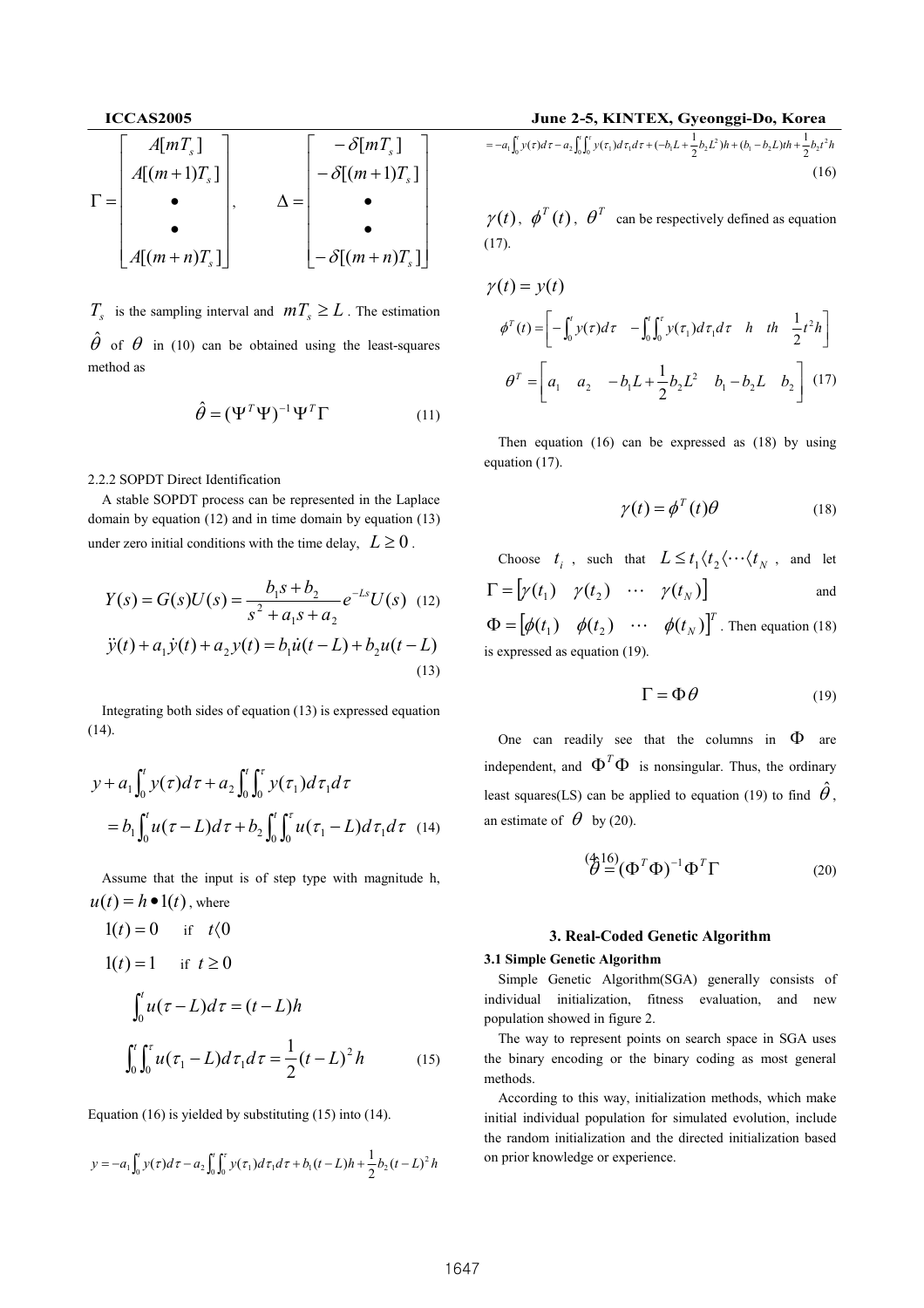

Figure 2. Flow chart of simple genetic algorithm

Adaptability of GA changes based on fitness evaluation of individuals like adaptability of lives does under the circumstance of the natural world. Whenever a new population forms, fitness of each individual is evaluated using objective function.

To create a new population is to make a new offspring of next generation by selection, crossover, and mutation operation based on strings of chromosomes.

Selection operator is a procedure that reproduces the individual by fitness of each individual. In natural world, offsprings have genes transmitted from parents but in some way their characters differ with those of parents. Imitation of above procedure in genetic algorithm is crossing procedure.

Mutation provides new information that is not existted in present population. The optimization of SGA finishes whenever new individuals through these procedures satisfies proper convergence condition or whenever proper iterations finish

## 3.2 Proposed Genetic Algorithm

GA chromosomes could be generally represented as equation (21). Forms of each gene are binary in simple genetic algorithm and real-number in real-coded genetic algorithm.

Also, demerits of binary gene could be complemented by changing binary to real-number.

$$
S_i = \{x_{i1} \quad x_{i2} \quad x_{i3} \quad \cdots \quad x_{in}\}
$$
 (21)

where  $S_i$  is i-th chromosome of population,  $x_{in}$  is n-th gene of i-th chromosome.

## ICCAS2005 June 2-5, KINTEX, Gyeonggi-Do, Korea

In some vector  $x \in R^n$ , the length  $l$  of chromosome

 $S_i$  is as same as vector dimension  $n$ .

Real-coded algorithm is a typical expression that can solve above problems by easily designing the tools to treat constraints and the operators with knowledge related to the problems, using a way that make the chromosome expression approach more closely to the solution space.

Although arithmetic crossover that relaxes discontinuity at crossover point is used the most frequently in real-coded crossover methods, the search space of the crossover can be reduced by limited range of multiplier that is a main factor of the first combination between parent chromosomes.

So, follow equation (22) proposes the modified crossover operator to extend the multiplier range along with fitness of parent chromosomes.

$$
\hat{x}_1 = \lambda_s x_1 + (1 - \lambda_s) x_2 \tag{22a}
$$

$$
\hat{x}_2 = \lambda_s x_2 + (1 - \lambda_s) x_1 \tag{22b}
$$

If chromosomes of two parents are  $S_1$  and  $S_2$  and the relationship between their fitnesses  $f(S_1)$  and  $f(S_2)$ is  $f(S_1) \ge f(S_2)$ , the range of  $\lambda_s$  could be set as equation (23). The initial search ability to seek for global solution is increased by extending the search range of the chromosome which has larger fitness.

$$
-\frac{f(S_2)}{f(S_1) + f(S_2)} \le \lambda_s \le 1 + \frac{f(S_1)}{f(S_1) + f(S_2)} \quad (23)
$$



Figure 3. Modified crossover

Cost function is calculated to minimize the variance between the step input response and the reference. Fitness  $f(S_i)$  evaluation is calculated by cost function  $J(S_i)$  of each chromosome  $S_i$ , and can be calculated by transforming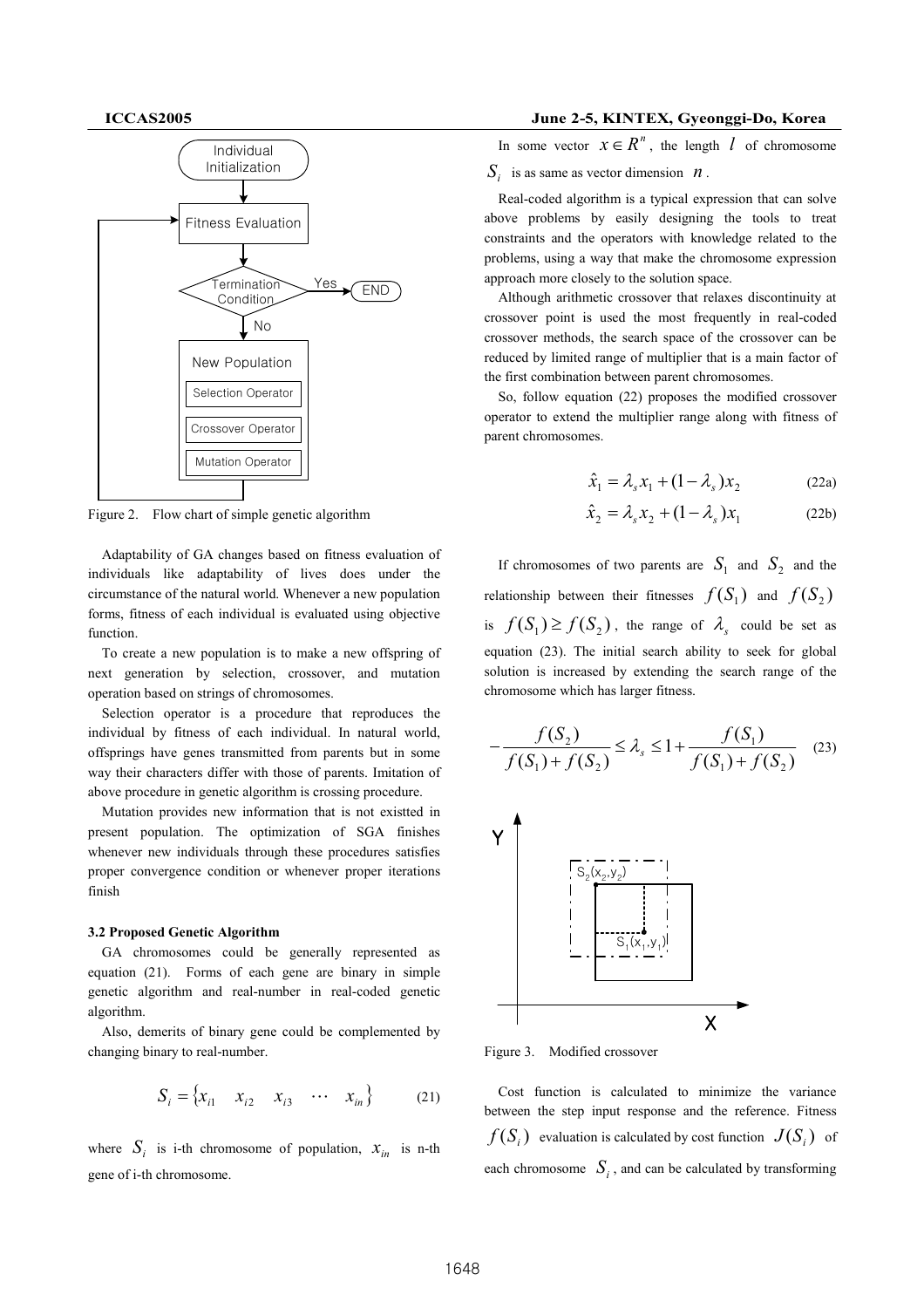into maximization problem as equation (24).

$$
f(S_i) = \frac{1}{J(S_i) + \alpha} \tag{24}
$$

where  $\alpha$  is a constant that the fitness values are always positive,  $\alpha$  is set at 0.1 not to make it divided by 0 in this study.

## 4. SIMULATIONS

## 4.1 FOPDT Process

The identification parameters of FOPDT process are defined as three parameters, which are genes of GA chromosomes: process gain, time constant, and dead time.

Individual initialization is a method that each chromosome randomly takes a point in domain to be a point in proper area. In FOPDT process identification, however, individual initialization randomly takes a point in domain using output response by initial step input as follows.

$$
0.8 \times Y_{\text{final}} \le \text{Process}_{\text{Gain}} \le 1.2 \times Y_{\text{final}}
$$
  

$$
0 \le \text{Time}_{\text{constant}} \le \text{Rise}_{\text{Time}}/2
$$
  

$$
0 \le \text{Dead}_{\text{Time}} \le (0.1 \times Y_{\text{final}})
$$
 (25)

To identify FOPDT process, detail design parameters of proposed real-coded GA are represented in Table 1.

| Population number     | 40                         |
|-----------------------|----------------------------|
| String length         | 3                          |
| Generation number     | 100                        |
| Crossover probability | 0.9                        |
| Mutation probability  | 0.05                       |
| Crossover method      | Modified convex            |
| Selection method      | Tournament                 |
| Mutation method       | Modified real-number creep |

Table 1. Parameters of real-coded GA

To verify the validity of process identification using GA, each process of four types compares relationship among results made by three different identification methods : area-based identification, directed identification and proposed GA identification.

The systems considered for simulation are FOPDT process equation (26), SOPDT process equation (27), non-minimum

# ICCAS2005 June 2-5, KINTEX, Gyeonggi-Do, Korea

phase process equation (28), and multi-lag process equation (29). The equations of the processes are represented as follows.

$$
G(s) = \frac{e^{-s}}{s+1}
$$
 (26)

$$
G(s) = \frac{e^{-4s}}{(10s + 1)(2s + 1)}
$$
 (27)

$$
G(s) = \frac{1 - s}{(s + 1)^5}
$$
 (28)

$$
G(s) = \frac{1}{(s+1)^8}
$$
 (29)

To obtain the time-domain identification error for step input of each process, equation (30) is used to calculate the square means of error between the actual process output and the estimated output.

$$
\varepsilon = \frac{1}{n+1} \sum_{k=m}^{m+n} [y(kT_s) - \hat{y}(kT_s)]^2
$$
 (30)

where  $y(kT_s)$  is the actual process output under a step change, and  $\hat{y}(kT_s)$  is the response of the estimated process under the same step change.

|                              | Processes $G(s)$ [Identified processes $\hat{G}(s)$ Error $\epsilon$ |                |
|------------------------------|----------------------------------------------------------------------|----------------|
| $e^{-s}$<br>$s + 1$          | $e^{-1.01s}$<br>Area method<br>$0.99s + 1$                           | $2.0828e^{-7}$ |
|                              | $e^{-s}$<br>Direct method<br>$0.997s + 1$                            | $2.2534e^{-8}$ |
|                              | $e^{-s}$<br>Proposed<br>$0.999s + 1$                                 | $2.5012e^{-9}$ |
| $e^{-4s}$<br>$(10s+1)(2s+1)$ | $e^{-5.83s}$<br>Area method<br>$10.19s + 1$                          | $4.2598e^{-5}$ |
|                              | $1.03e^{-5.47s}$<br>Direct method<br>$11.41s + 1$                    | $4.5042e^{-4}$ |
|                              | $e^{-5.67s}$<br>Proposed<br>$10.52s + 1$                             | $3.4717e^{-5}$ |
| $\frac{1-s}{(s+1)^5}$        | $e^{-4s}$<br>Area method<br>$2.11s + 1$                              | $2.1767e^{-4}$ |
|                              | $1.01e^{-3.73s}$<br>Direct method<br>$2.45s + 1$                     | $1.9714e^{-4}$ |

 Table 2 Comparison of results from identification methods for FOPDT